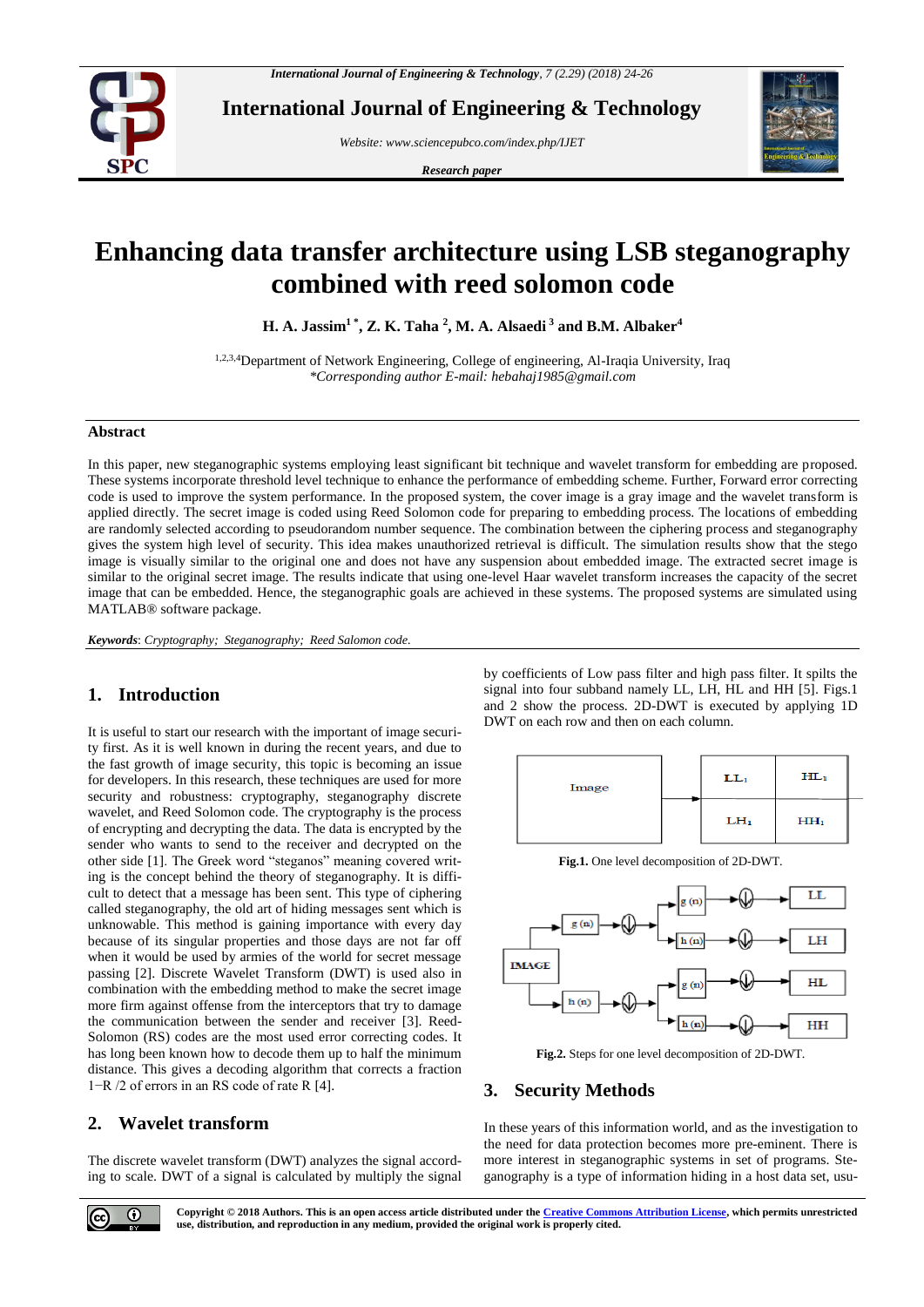ally are image, audio signal, or video. Cryptography is used within steganography which adds an extra layer of security. In general, multimedia security is is accomplished by strategies used to ensure the interactive media content against unapproved get to or against unapproved circulation. These modes are mainly based on cryptography and they provide either communication security, or security against piracy. In many cases, when the multimedia is textual or static data, one can address it as an ordinary binary data and use the encryption mechanisms [5-6]. With the expansion of Internet technologies, digital media can be transmitted over the Internet. In any case, message transmissions over the Internet still have to face a wide range of security issues. Therefore, the way to protect secret messages during transmission becomes an fundamental issue for the Internet. Encryption methods scramble the secret message so that it cannot be understood. . However, it makes the message suspect enough to attract eavesdropper's attention. Hence, a new plan, called "steganography", arises to suppress the secret messages within some other ordinary media so that it cannot be spotted [7-8]. Steganography is the art and science of hidden communication. This is done through embedding information in another information, thus hiding the presence of the communicated information. One of the earliest methods to discuss digital steganography is credited to Kurak and McHugh, who proposed a method, which resembles embedding into the LSBs (least significant bits) [8]. As a cover object, one can select image, audio or video file. Depending on the type of the cover object, definite technique is followed in order to obtain security.

## **4. The Proposed System Cryptography**

Reed–Solomon (RS) codes are a class of linear, non-binary, cyclic block codes. Reed-Solomon codes are having a broadly scope of uses in wireless communications. Stego systems incorporating forward error correcting codes are proposed and described in this research. The proposed stego system, which hides a gray secret image into a gray cover image, selects a discrete wavelet transform domain technique for embedding to achieve robust systems. The fundamental concept of the suggested system is to use LSB scheme established on wavelet coefficient. In this method, the wavelet decomposition of the cover image and the private image are companied into a single image result. The proposed system uses new embedding mapping to enhance the performance of the systems.

Two groups of systems are proposed in this research. The proposed system contains coded systems that depend on coding the secret image by RS code. The coding is applied for the secret image and then the coded image is embedded using LSB scheme based on wavelet coefficient. The proposed systems can be used for steganographic applications that need these characteristics: more imperceptibility, high capacity, high fidelity, and more robustness. The general model of the proposed system is shown in Fig.3.



**Fig.3:** The block diagram of the proposal method.

Wavelet transform can analyze images into various sub bands. The aim of decomposition is to isolate the low frequency part, which has the most energy of the image, from the high frequency part. For wavelet transform, the cover image of size  $(512x512)$  pixels is decomposed up to level 1 using Haar filter as a basis function as shown in Fig.4.



**Fig.4:** (a) Cover image (b) One level decomposition of 2D-DWT.

It is clear from Fig.4 that the energy is mostly concentrated in (LL) band and the other bands represent its reflection. Each sub band unless (LL) band is used to hide sub matrix from encrypted secret image as described in embedding procedure is shown in Fig.5.



**Fig.5:** The embedding procedure

The selected secret image is channel coded using RS coded and product RS coded system. Each vector of ciphered image pixels is encoded by using outer RS encoder and then grouping the coded vectors into one coded image. This coded image has been transported to form the interleaved image. The interleaved image is encoded again by using the inner RS encoder. The results of this process are shown in Fig.6. In this figure, (a) is the selected secret image, (b) is the coded form of the obtained ciphered image and (c) is image after product RS coded.



**Fig.6:** (a) secret image (b) RS coded image (c) product RS coded image.

The coefficients obtained in the wavelet decomposition that used in the embedding are randomly selected according to a threshold, which is named embedding threshold. For each sub-band of secret block embedded in the cover, there is a key matrix which is produced by the pseudorandom (PN) sequence and contained the values of PN1. This matrix is transmitted through the secure communication channel, only the sender and the receiver know each matrix that is belonged to each sub-band block of the secret message.

The cover image is 256-gray scale because the used cover image is a gray image. If the condition of the threshold accepts the coefficient, then the coefficients can be extended into any number of bits. In this paper, the coefficients are extended into 24 bits. This extension is taken to compromise the accuracy and the complexity of extension.

When the threshold accepts the coefficient, the coefficient is extended to 24 bits. The 1st bit is the most significant bit (MSB) and